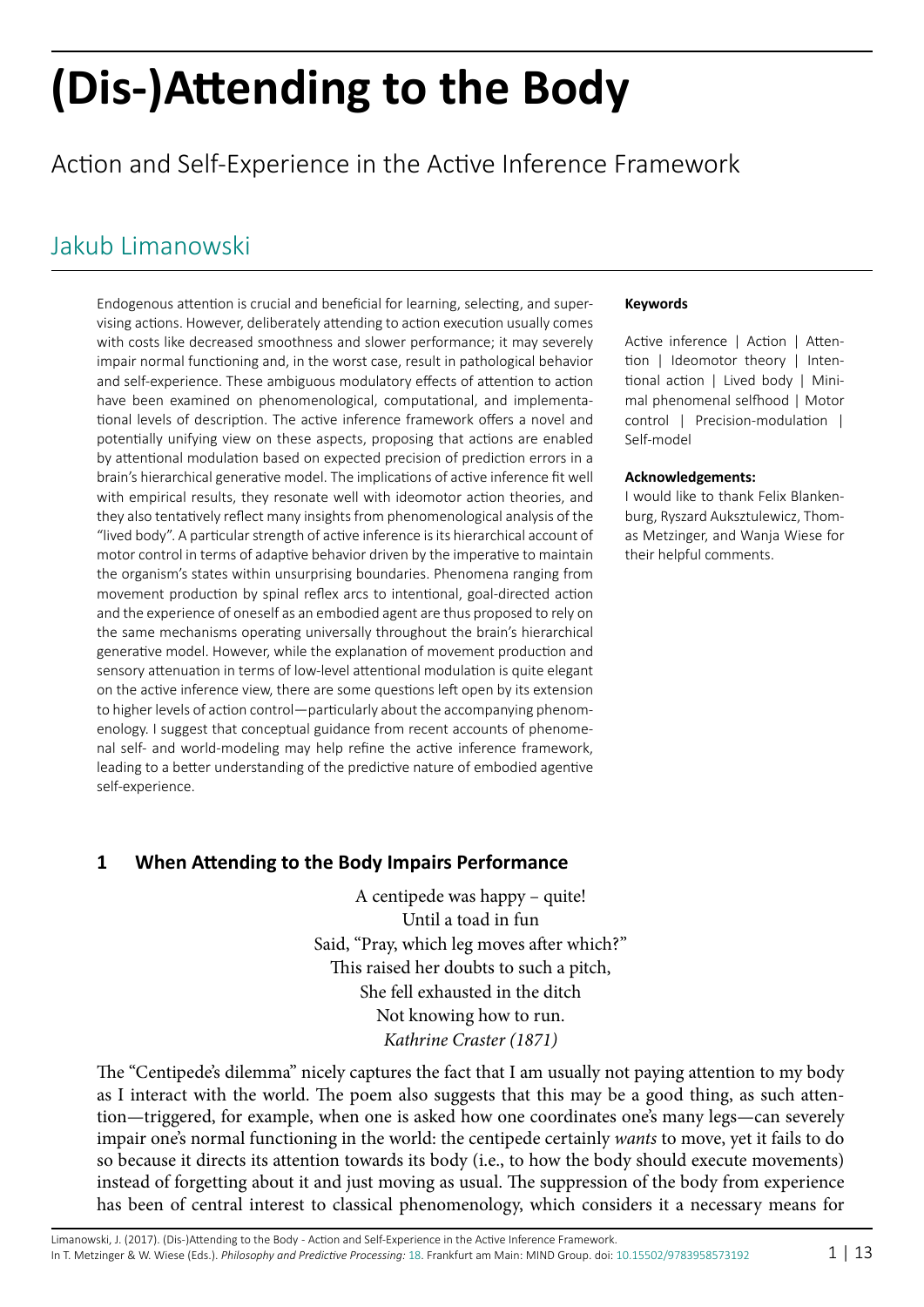interacting with the world as a "lived body". The lived body concept was proposed by Merleau-Ponty ([Merleau-Ponty 1945/1962,](#page-12-0) and was developed by others, see [Gallagher 1986,](#page-11-0) for a review) to explain, without resorting to Cartesian dualism, the dual role of the body as both an object belonging to the world, and our means (the "vehicle") of being an experiencing and acting subject in this world. In brief, the lived body *is* our being and acting in the world; it therefore is a "lived body-environment" ([Gallagher 1986,](#page-11-0) p. 162). In such equilibrium with the environment, the body is not an object in my phenomenological field—it is absent from my experience.<sup>[1](#page-1-0)</sup> Naturally, the body can be experienced via the senses—but this explicit, often "analytic" access to the objective body reveals "its belongingness to the physical realm" [\(Legrand 2011](#page-12-1), p. 15; cf. [Merleau-Ponty 1945/1962;](#page-12-0) [Liang 2015\)](#page-12-2). Husserl , the founder of phenomenology, described this as a "self-objectivation of the lived body" [\(Zahavi 1994](#page-12-3), p. 70). While this need not necessarily imply a total loss of the body's subjectivity (cf. [Zahavi 1994](#page-12-3)), it may lead to an experienced "doubling of the body, the 'splitting of the phenomenon' into two abstractions" [\(Gallagher 1986,](#page-11-0) p. 140).

An important postulate of classical phenomenology of the body is that "it is never our objective body that we move, but our phenomenal body" ([Merleau-Ponty 1945/1962,](#page-12-0) p. 106). If we subscribe to this postulate, we can see why directing attention to the body may be detrimental to (inter)acting in the world: self-directed attention presents the body *also* as an object of experience, thus interfering with the normal experience and performance as a lived body-environment under experiential suppression of the physical body. This can happen in two ways: the body can suddenly appear as an object in my phenomenological field, such as when I bump into something, when I am exhausted, or when I am injured (i.e., in "limit situations", [Gallagher 1986](#page-11-0), p. 148). In these cases, the body-as-object captures my attention. But similar self-objectivation can also be induced deliberately via endogenous self-directed attention, as in the case of the centipede. An extreme example of this is illustrated by the "analytical, decomposing effect" [\(Fuchs 2010,](#page-11-1) p. 241) of self-directed attention in schizophrenic hyperreflexivity, where "every action, however trifling, requires targeted attention and action of the will, as it were, a 'Cartesian' impact of the Ego on the body" (p. 247) and "the self is, so to speak, no longer at home in its body" (p. 251). Thus some forms of mental illness may be understood as an extreme case of experiencing the body as an object, which may result in a vicious cycle<sup>[2](#page-1-1)</sup> of increasing "estrangement from oneself" [\(Fuchs 2010](#page-11-1), p. 239)—estrangement from oneself as a lived body. Less extreme, but similar cases include directing attention towards automatic behavior that has not been learned, like falling asleep or being sexually aroused ([Fuchs 2010\)](#page-11-1). Such an impairment of performance by self-directed attention also underlies numerous reports of professional athletes who suddenly become unable to perform certain long-mastered movements. A prominent case is former baseball pitcher Steve Blass, who had to quit his career after suddenly and inexplicably losing his ability to throw accurately. Presumably, just like the centipede such athletes start focusing too much on the movement execution itself.

Of course, how attention affects action has also long been a central empirical research question. Research on motor control has demonstrated that endogenous attention is essential for learning, selecting, and supervising actions. However, experiments have also shown that deliberate attention to action execution usually comes with costs like lack of smoothness and slower, step-by-step performance ([Norman and Shallice 1986;](#page-12-4) [Diedrichsen and Kornysheva 2015](#page-11-2)). For example, people perform and learn motor tasks worse when they attend to their execution, whereas performance increases and

<span id="page-1-0"></span><sup>1</sup> This has nothing to do with the awareness that one actually *is* a physical body per se, as this fact can be implicitly experienced without directing attention to it, just as I can be aware that I am walking without directing attention to my walking ([Merleau-Ponty 1945/1962](#page-12-0); [Norman and Shallice 1986](#page-12-4); [Gallagher 1986](#page-11-0)). There have been some attempts to clarify why being aware of oneself as a physical body does not necessarily imply a suspension of the body's subjectivity (cf. [Zahavi 1994](#page-12-3)). For example, Legrand [\(Legrand 2011](#page-12-1)) proposes a distinction between analytic and subjective access to the self-as-object, where only the former implies a disruption of the body's subjectivity by reification. Alternatively, Liang ([Liang 2015\)](#page-12-2) distinguishes the first-personal from the third-personal sense of body ownership, where the latter treats the body as an object.

<span id="page-1-1"></span><sup>2</sup> There may be a relation to sustained attention directed from the meaning to the carrier of that meaning, as in the case of semantic satiation, where continued fixation or verbal repetition of a word causes the word to lose meaning ([Fuchs 2010;](#page-11-1) cf. [Hohwy 2012](#page-11-3); [Clark 2015\)](#page-11-4).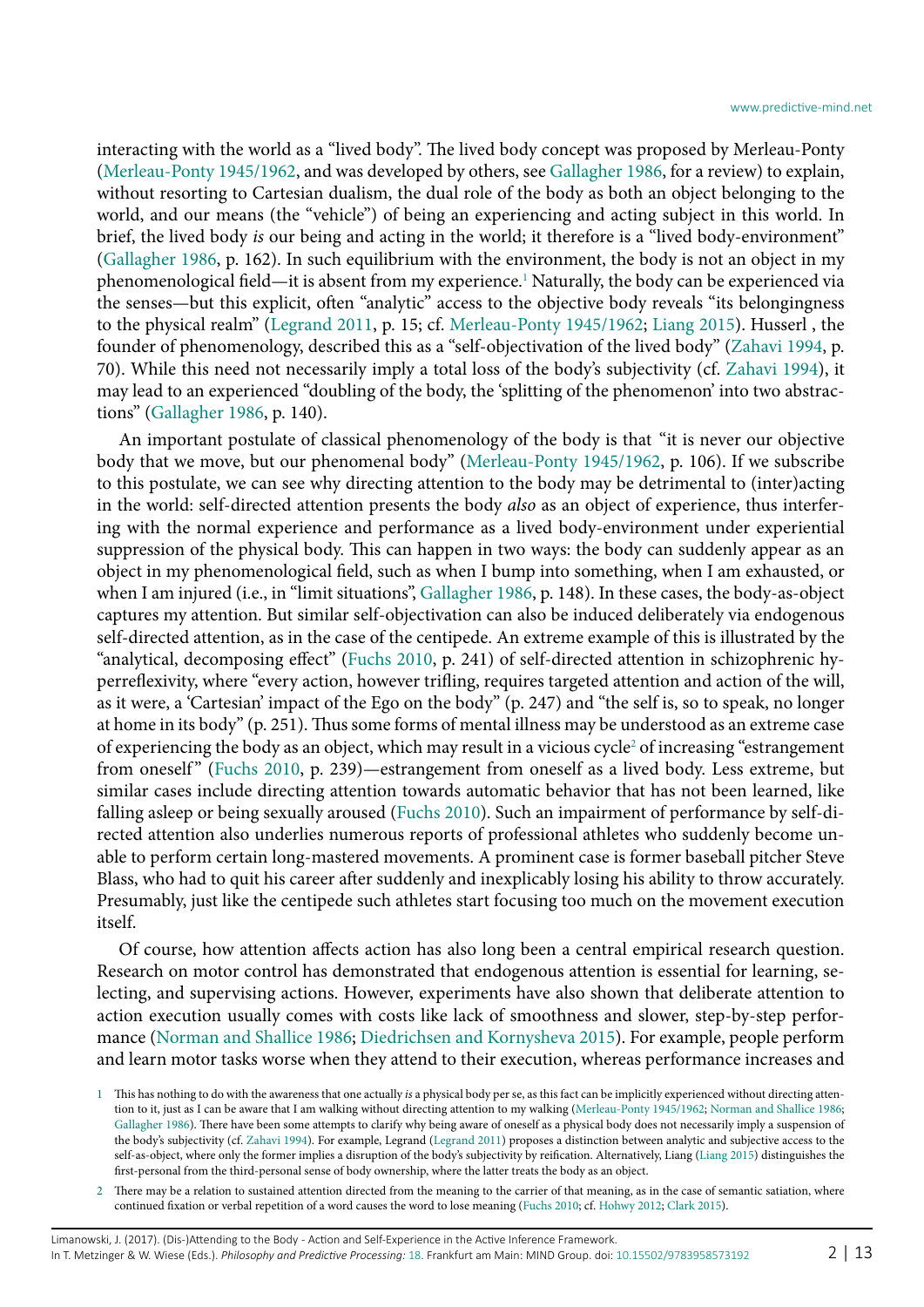movement is much smoother when attention is directed away from execution (e.g. [Wulf et al. 2001](#page-12-5)). Detrimental effects are particularly evident when attention is deliberately directed to already well specified (learned) movements (which may be described as a "reinvestment in movement", [Brown et](#page-11-5) [al. 2013,](#page-11-5) p. 421), where such an internal focus of attention may enslave resources and interfere with automatic motor control processes or schemata [\(Wulf et al. 2001\)](#page-12-5).

In sum, the ambiguous modulatory effects of attention to action—a necessary control mechanism on the one hand, a potentially substantial impairment on the other—have been examined from various perspectives, spanning phenomenological, computational, and implementational levels of description. In the remainder of this paper, I will argue that all of these levels can in principle be accommodated by the active inference framework [\(Friston et al. 2009\)](#page-11-6), a recent mechanistic account of adaptive behavior as being driven by hierarchical prediction error minimization which is ultimately aimed at occupying unsurprising states, and which appeals to a theory of brain function based on a universal free energy principle (FEP, [Friston 2010](#page-11-7); cf. [Hohwy 2013](#page-11-8); [Clark 2015](#page-11-4)). I will first present an explanation of the aforementioned ambiguous effects of attention to movement in terms of active inference, i.e., as attentional modulation at low levels of the motor control hierarchy of the central nervous system. I will then examine the claim that active inference can in principle be extended to *all* levels of action and behavior—thus mapping, for instance, onto concepts like intention and cognitive control. I will argue that the active inference framework may help bridge the various levels at which attention to the own moving body has been investigated, and thus constitutes a very promising basis for an interdisciplinary investigation of embodied agentive self-experience.

#### **2 Active Inference: Moving by Attentional Modulation**

The FEP is built around the claim that biological agents must maintain homeostasis and must therefore occupy a limited range of states defined by their phenotype. Thus avoiding "surprising" states is the common principle underlying all behavior and cognition ([Friston et al. 2009](#page-11-6); [Friston et al. 2010;](#page-11-9) [Friston 2010\)](#page-11-7). However, the state of the environment (including the organism itself) is hidden from the agent and must be inferred from incoming sensory information. The FEP proposes that the brain performs such inference via probabilistically mapping hidden causes to sensory data in a hierarchical generative model (HGM), where each level encodes conditional expectations ("beliefs") about information in the level below, with the overall hierarchy ultimately modeling the generative process in the environment that causes the current sensory data. By inverting this model, surprise approximated in the form of prediction error<sup>3</sup> can be minimized via model (parameter) update, which is known as *predictive coding* [\(Friston et al. 2009\)](#page-11-6): ascending data (at the lowest level, actual sensory input) are compared with descending predictions at each level, and only unpredicted data—the prediction errors—are communicated upwards. These errors can be then minimized by changing the model's higher-level beliefs about the causes of this input, which corresponds to perceptual inference ([Friston](#page-11-7) [2010](#page-11-7)). Predictive coding in the brain therefore emerges as a consequence of the imperative to maintain homeostasis, whereby priors may be acquired and optimized by learning, or be innate and optimized by natural selection [\(Friston et al. 2010](#page-11-9); [Pezzulo et al. 2015](#page-12-6)).

For inference to be optimal, the brain needs to decide which prediction errors are currently most relevant, and it needs to assign these errors relatively more weight in determining inference. According to predictive coding, this is implemented by adjusting the gain of prediction error units according to their expected precision (which corresponds to reliability or inverse variance). Thus there are two types of descending predictions: those of input, inhibiting error units in the level below, and those of precision, optimizing the gain of error units (i.e., changing the postsynaptic response of error units to their presynaptic inputs, presumably via NMDA-dependent plasticity, dopaminergic modulation,

<span id="page-2-0"></span><sup>3</sup> "Surprise" corresponds to the negative log-likelihood of the sensory data under the model and can be approximated via free energy, which, under some simplifying assumptions made by the predictive coding scheme, corresponds to prediction error [\(Friston et al. 2010\)](#page-11-9).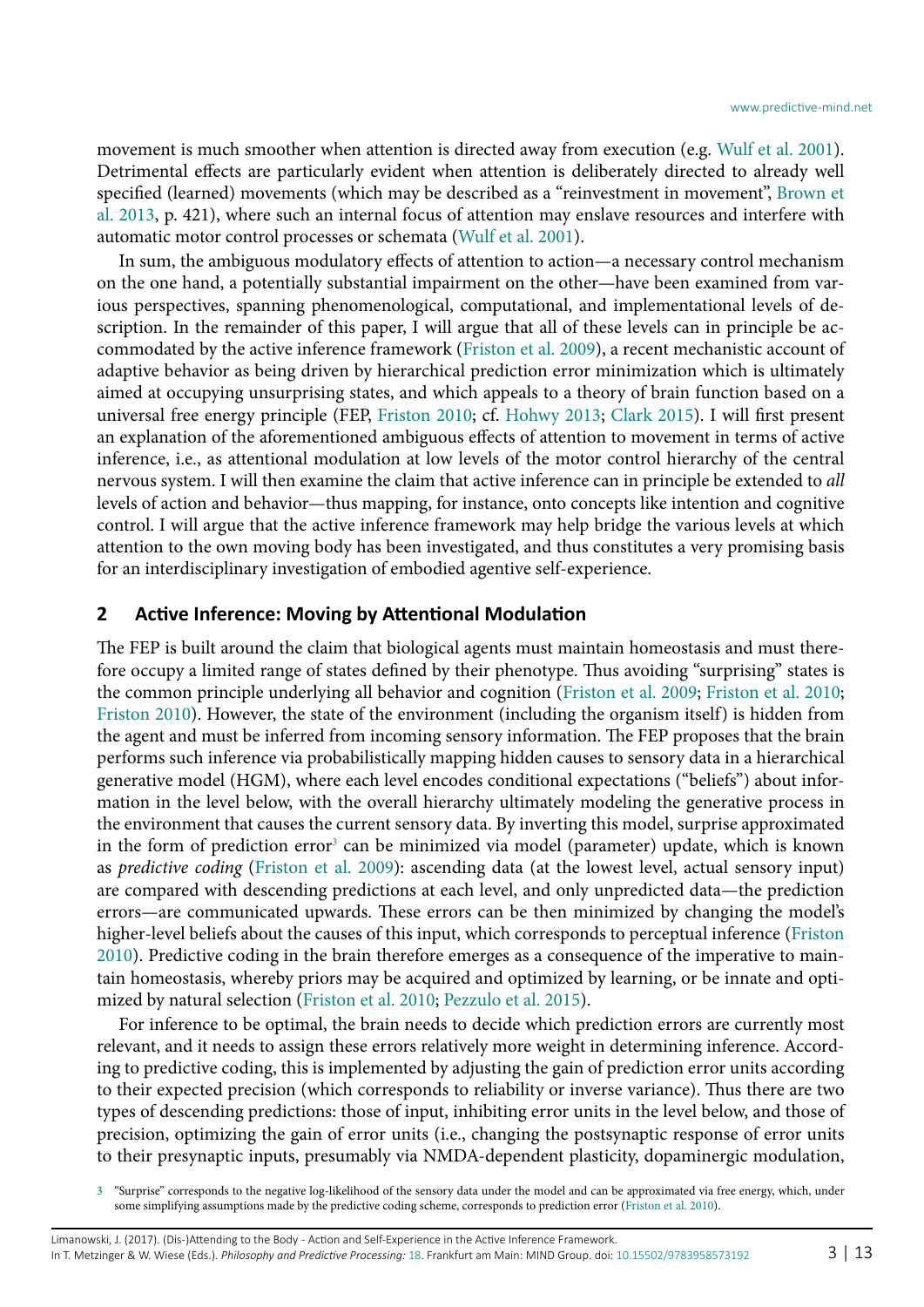or other classical neuromodulators; [Friston et al. 2012a](#page-11-10); [Adams et al. 2013\)](#page-11-11). Precision-modulation is thus also a Bayes-optimal mechanism that minimizes free energy. Weighting prediction error signals by their expected precision determines their relative impact on inference, i.e., on updating prior beliefs at higher levels of the model ([Friston et al. 2009](#page-11-6)). Applied throughout a HGM's hierarchy, this mechanism allows for delicately balancing the relative influence of sensory evidence and prior beliefs on (active) inference. This top-down modulation is a contextual one that will vary depending on the current circumstances and requirements: "When higher levels have greater precision, their contextual influence dominates; whereas, when expected sensory precision is high, inference and subsequent behavior is driven by sensory evidence" ([Pezzulo et al. 2015,](#page-12-6) p. 24). Note that the top-down, context-dependent selection and weighting of (sensory) prediction errors, based on their expected precision, is nothing other than weighting specific sensory channels according to (expected) signal-to-noise ratios, the function generally attributed to *attention* ([Feldman and Friston 2010](#page-11-12); [Auksztulewicz and](#page-11-13) [Friston 2016](#page-11-13)). Under active inference, precision-modulation is therefore described as an attentional modulation (e.g. [Edwards et al. 2012](#page-11-14); [Brown et al. 2013\)](#page-11-5). Crucially, such attentional modulation also determines whether an agent resorts to perceptual inference as described above—or whether it acts.

Of course, not only can we suppress prediction error by changing our model so that it better reflects the state of the world, we can also change the state of the world so that our sensory input corresponds to our current predictions. By acting on the environment, i.e., by intervening with the generative process itself, we can directly suppress surprise (i.e., free energy) and thus also minimize prediction error. *Active inference* [\(Friston et al. 2009](#page-11-6)) thus extends the principles of predictive coding (as descdribed above for sensory systems) to the motor system—the difference is that in the motor system, the predictions and errors are proprioceptive, i.e., they are about the posture and position of the body's joints and the forces applied to them [\(Adams et al. 2013;](#page-11-11) [Friston et al. 2012a](#page-11-10)). Active inference therefore explains motor control in terms of predicting states of the body as part of the "environment", i.e., of the hidden process generating the current sensory data.<sup>[4](#page-3-0)</sup> Movement accordingly occurs because high-level multimodal or amodal beliefs predict counterfactual exteroceptive and proprioceptive states (sensory consequences that would ensue if the movement were performed), and the proprioceptive predictions generate a prediction error in the spinal cord where they meet afferent information about the current proprioceptive state, i.e., movement is predicted but not sensed. Unlike sensory systems, where the predictions would now be revised to explain away prediction error, the motor system can use an alternative strategy to suppress errors: the fulfillment of proprioceptive predictions by activation of alpha motor neurons of classical reflex arcs in the spinal cord, i.e., by performing the predicted movement ([Friston et al. 2010](#page-11-9); [Friston et al. 2011](#page-11-15); [Adams et al. 2013;](#page-11-11) [Brown et al. 2013;](#page-11-5) [Edwards et](#page-11-14) [al. 2012\)](#page-11-14). Thus movement results from predictions about its sensory consequences rather than from motor commands in the classical sense.

Under active inference, goal states for action and behavior are defined by prior expectations. Motivated or adaptive behavior can therefore be described as based on the minimization of interoceptive prediction error (which informs about deviance from optimal homeostatic levels) and proprioceptive and exteroceptive prediction error (which specifies the external goal state to be attained by action, [Pezzulo et al. 2015](#page-12-6)). An important implication of this, one which distinguishes active inference from previous approaches, is that goal states are not desirable because they are "valuable" in themselves, but because they are states that the organism *expects* to occupy (under the assumption that it will always minimize free energy). In other words, we selectively sample sensory input that is expected, based on the predictions of our current HGM, to be precise—thus action and perception are intimately coupled ([Friston et al. 2009;](#page-11-6) [Friston et al. 2011;](#page-11-15) [Friston et al. 2012](#page-11-16)b; [Hohwy 2012;](#page-11-3) [Pezzulo et al. 2015](#page-12-6)).

<span id="page-3-0"></span><sup>4</sup> One could say, more specifically, that defining the environment in this sense includes the physical body but not the brain that actually employs the HGM, as the brain's states are (to our knowledge) not accessible to itself via sensory organs. Some interesting questions that follow from this are discussed by Metzinger ([Metzinger 2017\)](#page-12-7).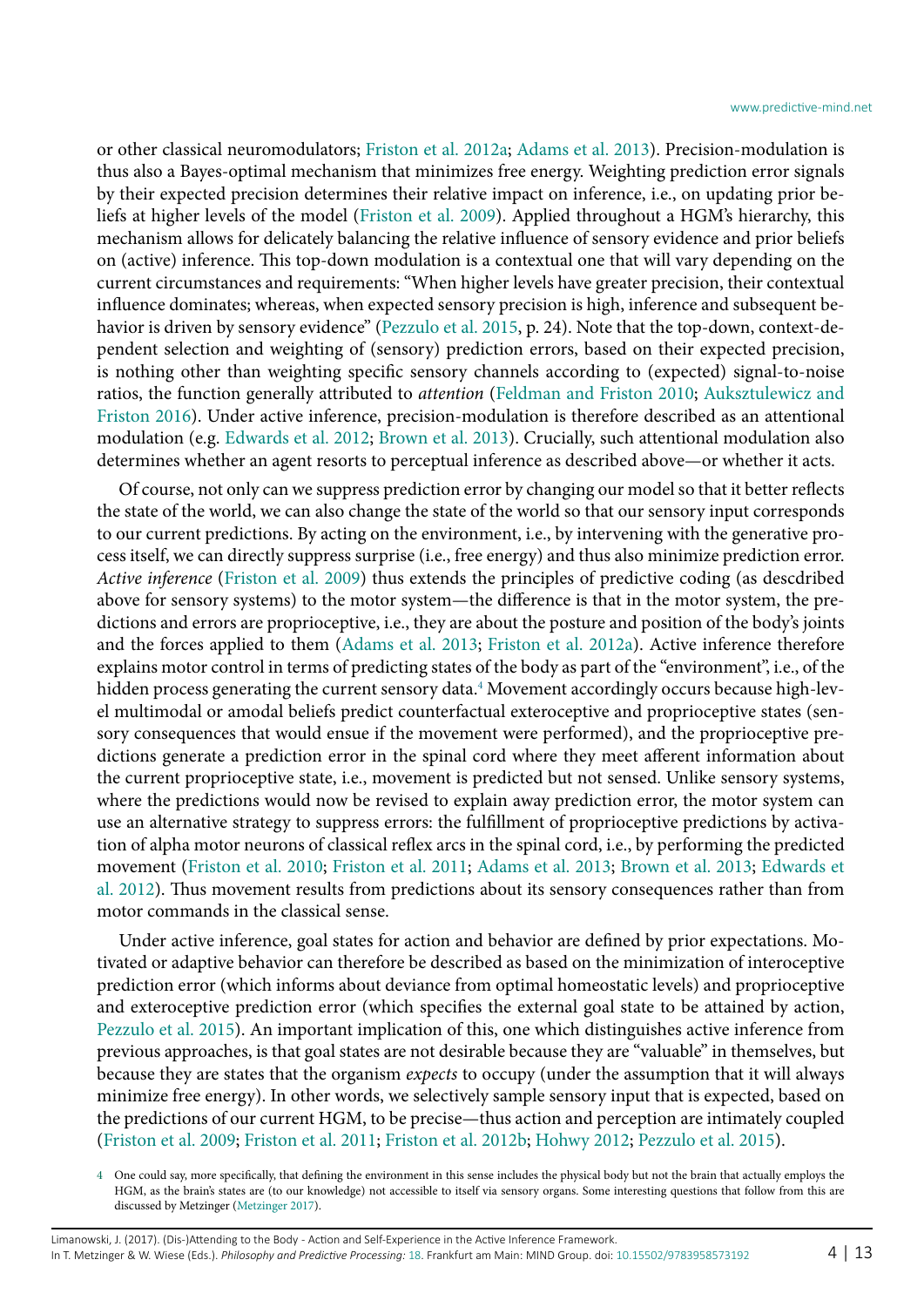Crucially, whether or not action occurs is determined by an attentional balancing act, i.e., attention weights prediction errors to optimize not only perceptual inference, but also action. Movement only occurs if the proprioceptive prediction errors at the spinal cord level generated by confident high-level sensorimotor expectations are expected to be very precise, and if simultaneously the expected precision of ascending sensory prediction error (which conveys evidence against the prediction that one is moving) is attenuated. Only then are proprioceptive prediction errors at the spinal level acted out instead of being accommodated by perceptual inference, i.e., only then are the counterfactual predictions about the body's state fulfilled rather than updated [\(Friston et al. 2009;](#page-11-6) [Friston et al. 2011\)](#page-11-15). Thus, in addition to confident beliefs about the sensory consequences of the intended movement, "action requires […] targeted dis-attention" away from current sensory evidence that one is actually not moving ([Clark 2015,](#page-11-4) p. 217).

Within this framework, the detrimental effects of attention towards movement execution—remember the centipede—are readily explained in terms of low-level precision-modulation [\(Brown et](#page-11-5) [al. 2013](#page-11-5); [Edwards et al. 2012\)](#page-11-14): attending to the sensory input generated by my body increases the precision of the corresponding sensory prediction errors, which are conveying evidence contra the descending predictions of the sensory consequences generated by movement. These errors have now more influence on higher-level beliefs, which are therefore adjusted to accommodate the fact that I sense no movement. Consequently, no sufficiently precise proprioceptive prediction errors are generated, and no (or abnormal) movement results [\(Adams et al. 2013](#page-11-11)). Therefore, a system following active inference is only capable of producing movement under an appropriate balance between precision at high versus low levels; under abnormal precision-estimation, pathological behavior ensues, with effects varying according to the hierarchical site of the imbalance [\(Brown et al. 2013](#page-11-5); cf. [Edwards et al.](#page-11-14) [2012](#page-11-14); [Friston et al. 2012](#page-11-10)a).

In sum, the act of balancing expected precision at various levels of the generative model determines whether a system operating on such a model resorts to perceptual inference or to action. An important (and prima facie counterintuitive) implication of active inference is that such attentional control is not an action but a part of perceptual inference—it is optimization of precision in a HGM that "has no notion of action; it just produces predictions that action tries to fulfil" [\(Friston et al. 2009,](#page-11-6) p.4). Action or behavior—a change of external states—emerges only at the lowest level of the motor hierarchy as a suppression of precise proprioceptive prediction error by peripheral neurons (the central nervous system is only concerned with perceptual inference) and an attenuation of the expected precision of ascending sensory prediction error. Describing the underlying precision-modulation as (endogenous) attentional modulation implies the Jamesian characterization of attention as something selective that "implies withdrawal from some things in order to deal effectively with others" ([James 1890](#page-11-17), p. 404). Specifically, to be able to interact with the world, I need to withdraw attention from my body's current state and focus it on what I predict sensing in my desired state. This conclusion is very similar to that of classical phenomenology, namely, that the "experiential absence" of the body is necessary for action in the world—being a lived body-environment—and that attention directed towards the objective body is detrimental to normal performance. So active inference intuitively explains why the centipede cannot move in terms of specific effects of low-level attentional (precision) modulation. But does this mechanism likewise explain why the centipede can normally move as it wishes?

### **3 Attentional Modulation throughout the Hierarchical Generative Model: A Motor Control Hierarchy**

One of the greatest strengths and boldest claims of the active inference framework is its proposed universal mechanism operating across all levels of the HGM, which is neurobiologically implemented via predictive coding in the brain (and action via reflex arcs). It acknowledges the hierarchical nature of motor control which spans from kinematics to conceptual knowledge about the world; it integrates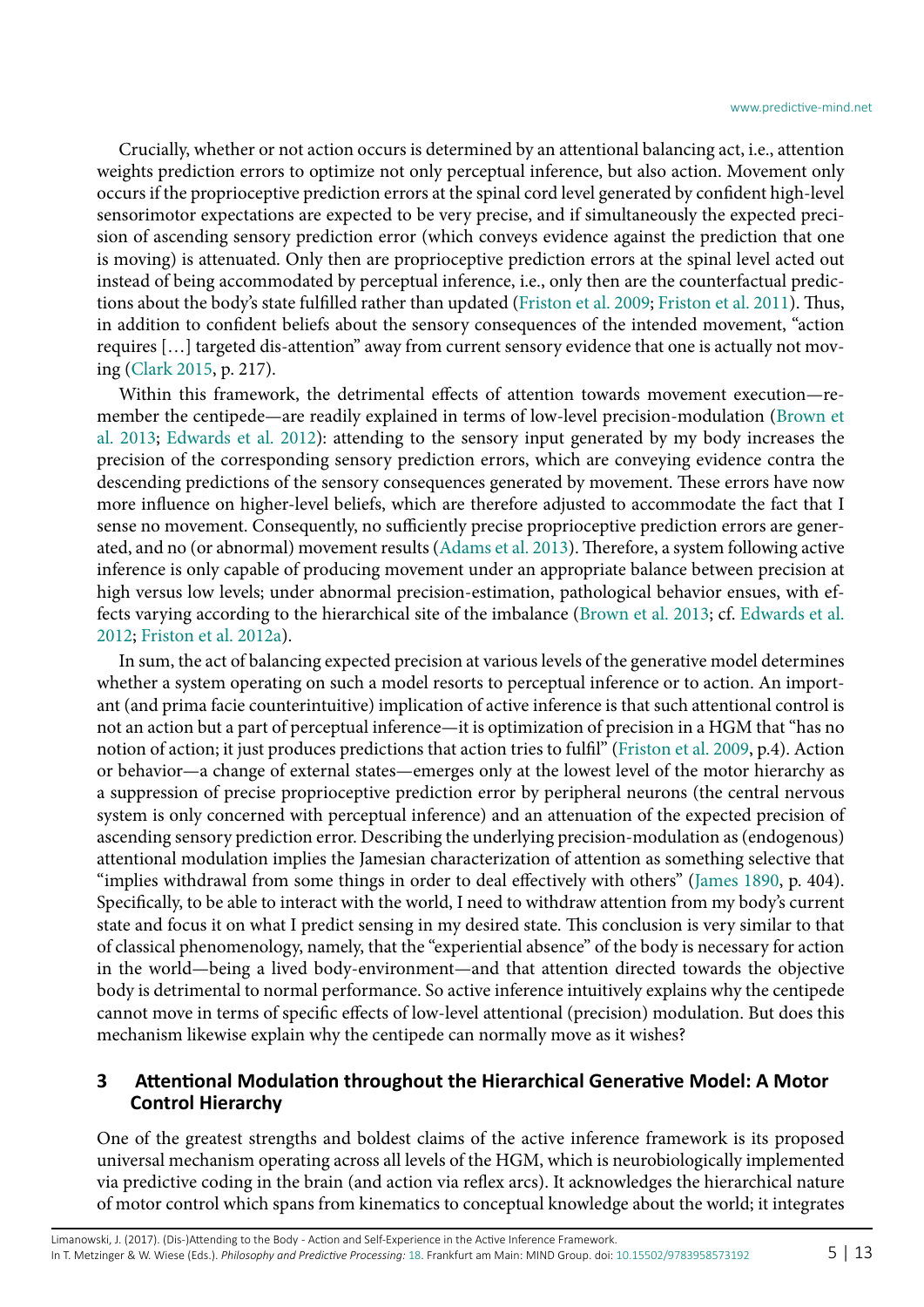distinct control systems ([Friston 2011](#page-11-18); [Pezzulo et al. 2015](#page-12-6)), and it avoids the pitfalls of describing action control either as purely stimulus-driven, or in purely "perceptuo-motor" or "associative" terms ([Ondobaka and Bekkering 2012;](#page-12-8) cf. [Kilner et al. 2007](#page-12-9)). Active inference thereby fundamentally relies on the top-down contextualizing effect of higher levels on lower ones, enabled by attentional modulation based on expected precision, where a context can be a selected action, a goal, or even agency. Thus it aims at explaining phenomena across all levels of the motor hierarchy, from the reflex arcs that produce movement to intentional action and cognitive control [\(Pezzulo and Cisek 2016](#page-12-10)).

## **3.1 Sensory Attenuation and Agency**

A particularly interesting implication of the active inference account is its explanation of sensory attenuation, which can be observed during movement [\(Blakemore et al. 1998;](#page-11-19) [Brown et al. 2013\)](#page-11-5) and even during movement preparation ([Voss et al. 2006](#page-12-11)). The attenuation of self-generated sensory signals during movement has previously been proposed in terms of forward models that predict and thus cancel out the sensory consequences of one's movements based on the body's current state and corollary discharge [\(Blakemore et al. 1998](#page-11-19); cf. [Friston et al. 2012b](#page-11-16) for a more detailed comparison of these accounts). However, the implications of attentional balancing across the motor hierarchy as assumed by active inference go beyond this: as noted above, sensory attenuation is a necessary dis-attention away from sensory input, which would otherwise bias perceptual inference and potentially preclude movement (as is likely the case in the centipede's dilemma). Active inference even postulates that sensory attenuation and its effect on perceptual inference underlies certain forms of self-consciousness, including the experience of self-other distinction in action execution versus observation. Similarly to previous accounts of the mirror neuron system, active inference assumes that the brain uses the same HGM and thus the same action control hierarchy to model and predict the intentions, goals, actions, and kinematics of both one's own and other bodies [\(Kilner et al. 2007](#page-12-9)). This means that high-level beliefs encoding action goals "do not assign agency to any particular agent" [\(Friston et al. 2012b,](#page-11-16) p. 539): these beliefs generate amodal, multimodal, and unimodal predictions throughout the motor hierarchy for one's own and for others' actions.

According to active inference, self- or other-agency—whether I perform a movement or whether I instead perceive someone else performing the movement—is a *context* determined by precision-modulation of (i.e., selective attention to) proprioceptive and visual information in one and the same HGM ([Friston et al. 2011](#page-11-15)). If I observe an action, the visual prediction error generated by the seen movement will update multimodal beliefs at higher levels in the motor hierarchy, which predict visual and proprioceptive action consequences. This means I must attenuate the expected precision of the prediction errors generated by *proprioceptive* predictions—otherwise I might move myself. With this attenuation, updating my model's beliefs by visual prediction errors allows me to infer the cause of the observed movement and thus ultimately to understand the other's intentions [\(Kilner et al. 2007;](#page-12-9) [Friston and](#page-11-20) [Frith 2015](#page-11-20)). Conversely, recall that increased high-level proprioceptive precision is necessary to produce movement via spinal reflex arcs. Thus "active inference presents in one of two modes; either attending to sensations or acting during periods of sensory attenuation" [\(Friston and Frith 2015](#page-11-20), p. 398), where attentional modulation is fundamentally involved in realizing both of these modes.<sup>[5](#page-5-0)</sup>

Correspondingly, misattributions of agency, as in schizophrenia, have been explained by aberrant attention. Here, inference about the hidden causes of sensations fails because the precision of high-level beliefs is (falsely) increased to compensate for a failure to attenuate sensory prediction error during action. These overconfident beliefs generate additional, incorrectly confident, predictions about external causes—the agent is not able to infer whether it caused its sensations itself, or whether someone or something else caused them ([Brown et al. 2013](#page-11-5)). In sum, under active inference, agency is grounded

<span id="page-5-0"></span><sup>5</sup> However, the *sense* of agency in action certainly also depends on behaving in accordance with (confidently) expected states, i.e., when precise proprioceptive prediction error is resolved in line with our predictions ([Hohwy 2007](#page-11-21); [Hohwy 2013](#page-11-8); [Friston et al. 2013;](#page-11-22) [Clark 2015](#page-11-4)).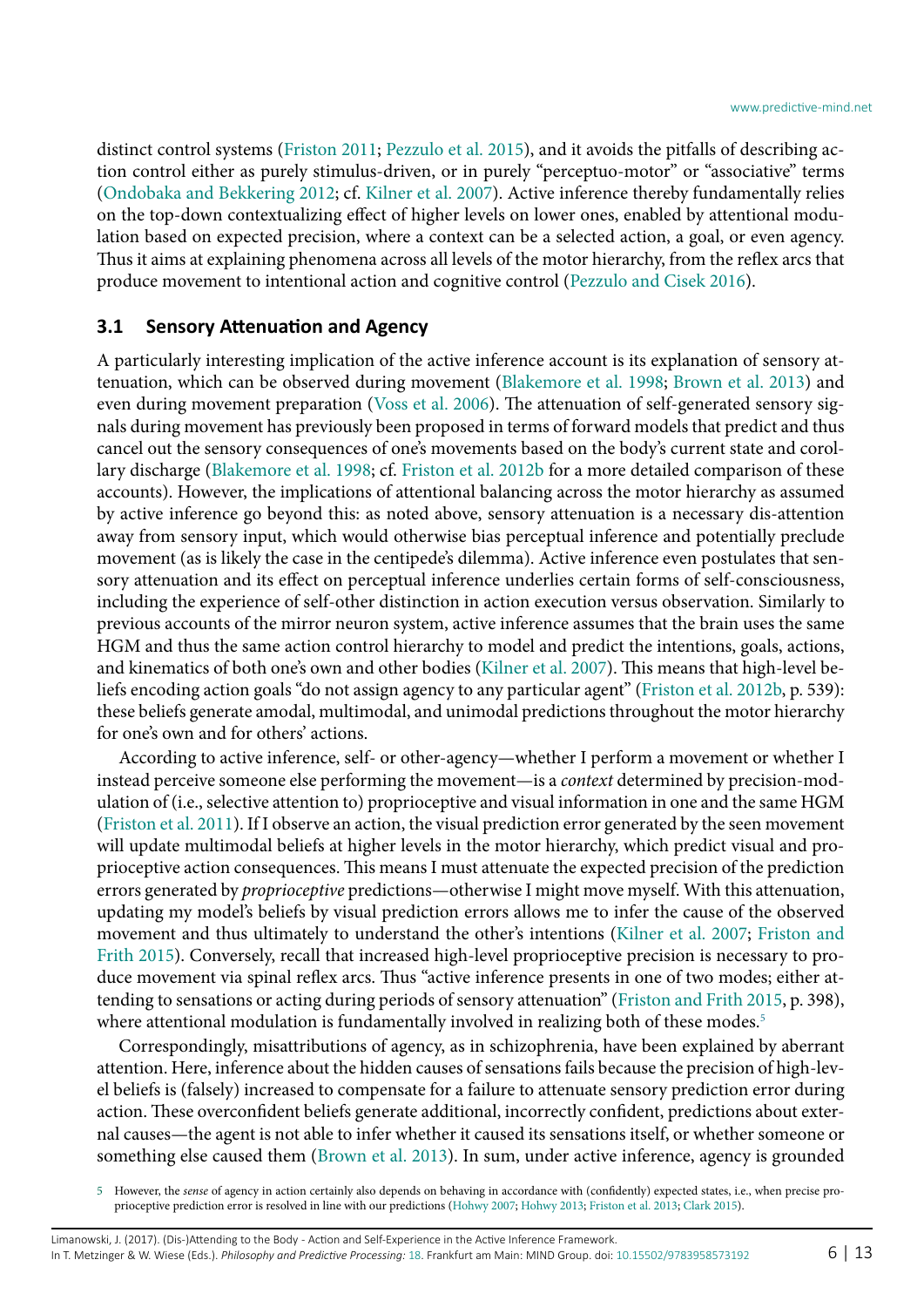in the contextual influence of high-level beliefs on lower levels, which manifests itself in attentional modulation, i.e., in adjusting the relative gain of vision and proprioception.

#### **3.2 Intentional Action as Adaptive Behavior**

So far, we have seen that active inference provides an elegant explanation for the role of precision-modulation (attentional biasing) in movement initiation and production. However, active inference aims to explain all facets of behavior. Therefore even complex phenomena like the conscious selection of actions based on goals and intentions should be explained as driven by beliefs about behavior and modulated by expected precision. The proposed answer that active inference offers to these questions is partly reminiscent of that of the classical ideomotor theory (IMT) of action, which was developed as an explanation for how intentions might drive actions ([James 1890](#page-11-17); [Stock and Stock 2004](#page-12-12); [Kunde](#page-12-13) [et al. 2007](#page-12-13)). Here, I will briefly outline some commonalities and differences between IMT and active inference, which will reveal the novel contribution and explanatory power of active inference, but also some questions that it leaves open.

Most people would probably agree that an intentional action is always accompanied by a conscious goal representation (cf. [Hommel 2015\)](#page-11-23). IMT<sup>6</sup> proposes that this conscious goal representation is in fact driving the action. Movement is accordingly brought about by an "idea" or "effect image" of the anticipated sensory consequences of that movement, which is itself the result of previous associative learning between movements and their sensory consequences ([Hommel et al. 2001](#page-11-24); cf. [Stock and](#page-12-12) [Stock 2004,](#page-12-12) for a review). Consequently, IMT states that, rather than there being separate perceptual representations and motor commands, perception and action share a common representational format ([Prinz 1997](#page-12-14); [Hommel et al. 2001\)](#page-11-24), just as the active inference view does not distinguish between perceptual and motor representations in the classical sense. An interesting conclusion of IMT is that even the simplest actions are goal-directed, as they are always aimed at reaching an anticipated sensory effect (the "goal representation", [Kunde et al. 2007](#page-12-13); [Hommel 2015\)](#page-11-23). The same holds for active inference, where goal representations are the result of perceptual inference and correspond to (counterfactual) beliefs about sensory states that elicit corresponding prediction errors. Like active inference, IMT emphasizes that actions can only be brought about by ideas if one ignores "competing" ideas—most notably, the fact that one is currently not moving ([James 1890](#page-11-17); [Clark 2015\)](#page-11-4). In sum, both IMT and active inference state that a withdrawal of attention from movement execution and a focus onto the action goal is essential for action, thus nicely explaining the Centipede's dilemma.<sup>7</sup>

Active inference, however, specifies its claim that movement relies on both confident beliefs and attenuated sensory input by suggesting an underlying attentional modulation, implemented by increasing high-level precision and decreasing low-level precision. The universal role of attention proposed by active inference, however, seems at odds with some extensions of IMT. For example, [Hommel et al.](#page-11-24) [2001](#page-11-24) differentiate between attentional and intentional weighting in perception and action:

With reference to perception, feature weighting may be called an *attentional* process, inasmuch as it selectively prepares the cognitive system for the differential processing of relevant (i.e., to-be-attended) and irrelevant (i.e., to-be-ignored) features of an anticipated perceptual event. With reference to action planning, however, the same kind of feature weighting could rather be called an *intentional* process, because it reflects the perceiver/actor's intention to bring about a selected aspect of the to-be-produced event. [\(Hommel et al. 2001,](#page-11-24) p. 864)

<span id="page-6-0"></span><sup>6</sup> There are of course many variations of IMT; here I will only present the basic assumptions of its classical form.

<span id="page-6-1"></span><sup>7</sup> Experimental work has shown that even visual space is attentionally structured in this way: whereas attentional processing is facilitated in peri-hand space, it is impaired on the hand's surface [\(Taylor and Witt 2014](#page-12-15)). The explanation may be the same: the brain prevents attention to the body to assist goal-directed action.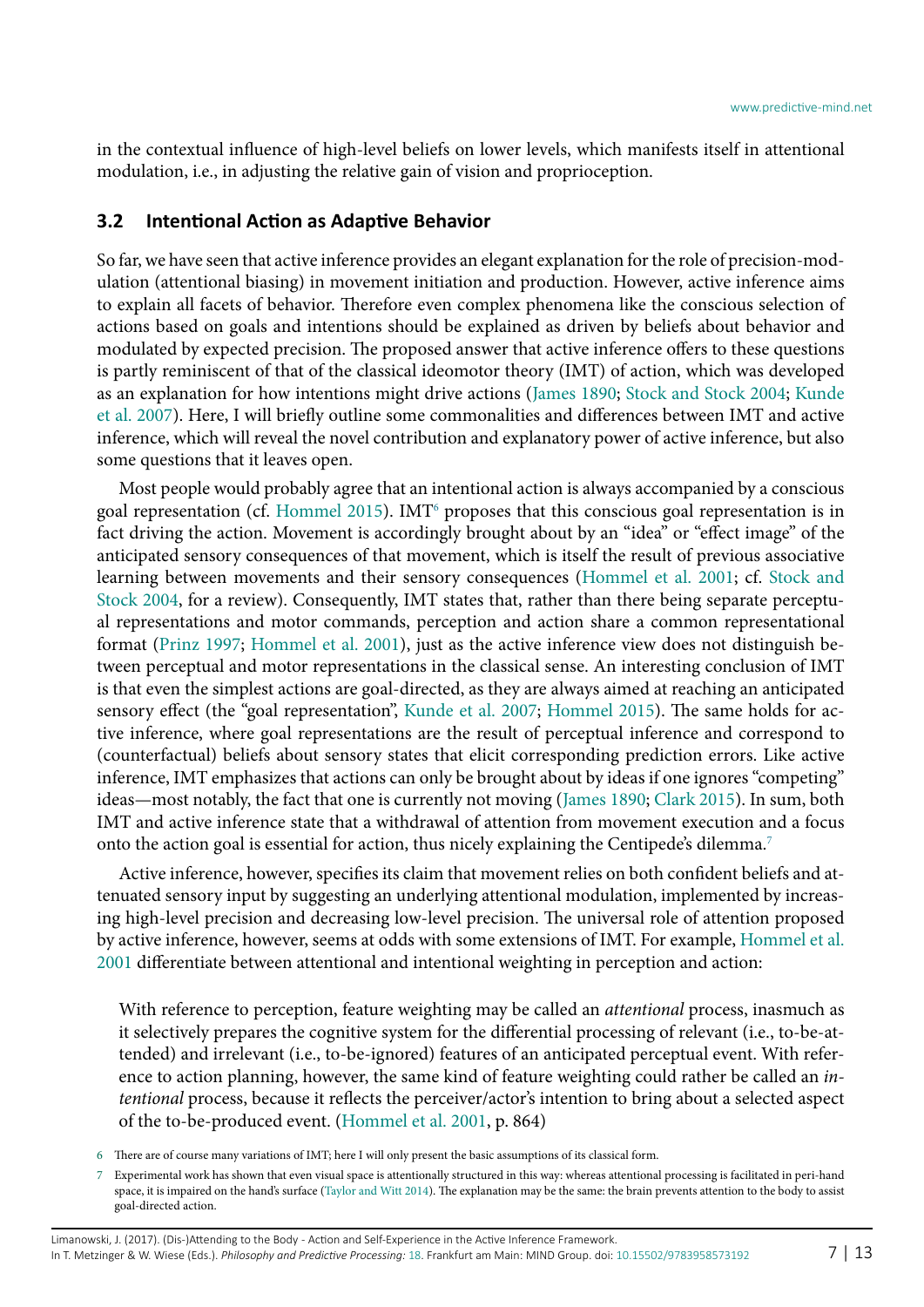Active inference, in contrast, specifies the intentional process as *attention to* intention [\(Edwards et](#page-11-14) [al. 2012\)](#page-11-14), where an intention is specified by a high-level goal representation. In fact, attention to action intention increases brain activity in supplementary motor areas that under active inference encode intentions ([Lau et al. 2004](#page-12-16)). Active inference thus subscribes to James' proposal that "attention *creates* no idea; an idea must already be there before we can attend to it" ([James 1890,](#page-11-17) p. 450). However, it puts attention (i.e., precision-modulation) at the center of intentional action selection. In conclusion, under active inference, goal states and intentions are *defined* by high-level beliefs, and *selected* by attention (i.e., certain beliefs are assigned more precision, cf. [Friston et al. 2011;](#page-11-15) [Pezzulo and Cisek 2016](#page-12-10)).

In this light, I tentatively propose, precision-optimization at higher levels of the HGM maps onto concepts like "will" (defined as "the direction of action by direct conscious control through the supervisory attentional mechanism", [Norman and Shallice 1986](#page-12-4), p. 24) or "cognitive control" (defined as the "ability to guide one's behavior in line with internal goals", [Jiang et al. 2014](#page-11-25), p. 31). In fact, active inference's tenet that attentional allocation is based on predictions of precision is similar to the proposals of some Bayesian accounts of cognitive control, where "the regulation of cognitive control should be considered as a process of *predicting* the optimal amount of cognitive control required in a given context" [\(Jiang et al. 2014,](#page-11-25) p. 35). Intuitively, concepts like will or cognitive control imply an important function of attention in directing intentional behavior in line with one's goals—sometimes, for example under distraction or uncertainty, such direction of actions will be notably harder. Classical theories of the relationship between attention and action have correspondingly suggested that "will varies along a quantitative dimension corresponding to the amount of activation or inhibition required from the supervisory attentional mechanisms" [\(Norman and Shallice 1986](#page-12-4), p. 24). Conversely, put in the vocabulary of IMT, in situations where there is no competing "idea", there is also no need for "will" ([James 1890](#page-11-17)).<sup>8</sup> Active inference likewise proposes that high-level precision is especially important under "cognitive conflict", for example, in situations where multiple representations have high precision (e.g., at high and low levels simultaneously, [Pezzulo et al. 2015](#page-12-6)). In such cases, the brain needs to weight a certain belief (goal representation) more strongly than other beliefs and/or more strongly than sensory evidence. The voluntary allocation of attention against the "resistance" of some other precise belief or sensory evidence could explain why we experience an accompanying sense of effort in these situations [\(Metzinger 2017\)](#page-12-7).

So on the one hand, conscious experience (of will and effort) could co-vary with computational cost of attentional allocation. On the other hand, however, conscious experience and top-down attentional control need not always correspond: in certain functional motor symptoms, for example, movements are executed but feel involuntary. Active inference accounts of such pathological behavior ([Edwards](#page-11-14) [et al. 2012\)](#page-11-14) explain it as resulting from the generation of abnormally confident intermediate-level beliefs. These beliefs are sufficiently high-level to generate complex movements, but are still below the levels associated with representing the intention to move. Thus movements are induced, however, are not inferred to have been intended because the resulting percepts are not predicted by higher levels. Hence, although these movements are produced by voluntary (top-down) attention, they do not feel voluntary. This explanation aligns with previous observations that there are "cases in which one experiential sense of 'automatic' does not correspond to 'automatic' in the operational sense" ([Norman](#page-12-4) [and Shallice 1986](#page-12-4), p. 19), and so some action may seem automatic while actually involving volitional attentional top-down control. For the centipede, the reverse case seems to be true: it does not *want* to be immobile—it wants to move!—but its voluntary attentional allocation prevents this.

Like any other account of action, active inference now faces the challenge to explain which aspects of motor control are accessible to conscious experience, and why. Recent extensions of the IMT have, for example, dropped the assumption that the action-driving ideas or goal representations must be conscious, and do not consider conscious experience to play a causal role in action control ([Hommel et](#page-11-24)

<span id="page-7-0"></span>8 James explicitly distinguished between "ideo-motor" and "willed" acts (cf. [Norman and Shallice 1986](#page-12-4)).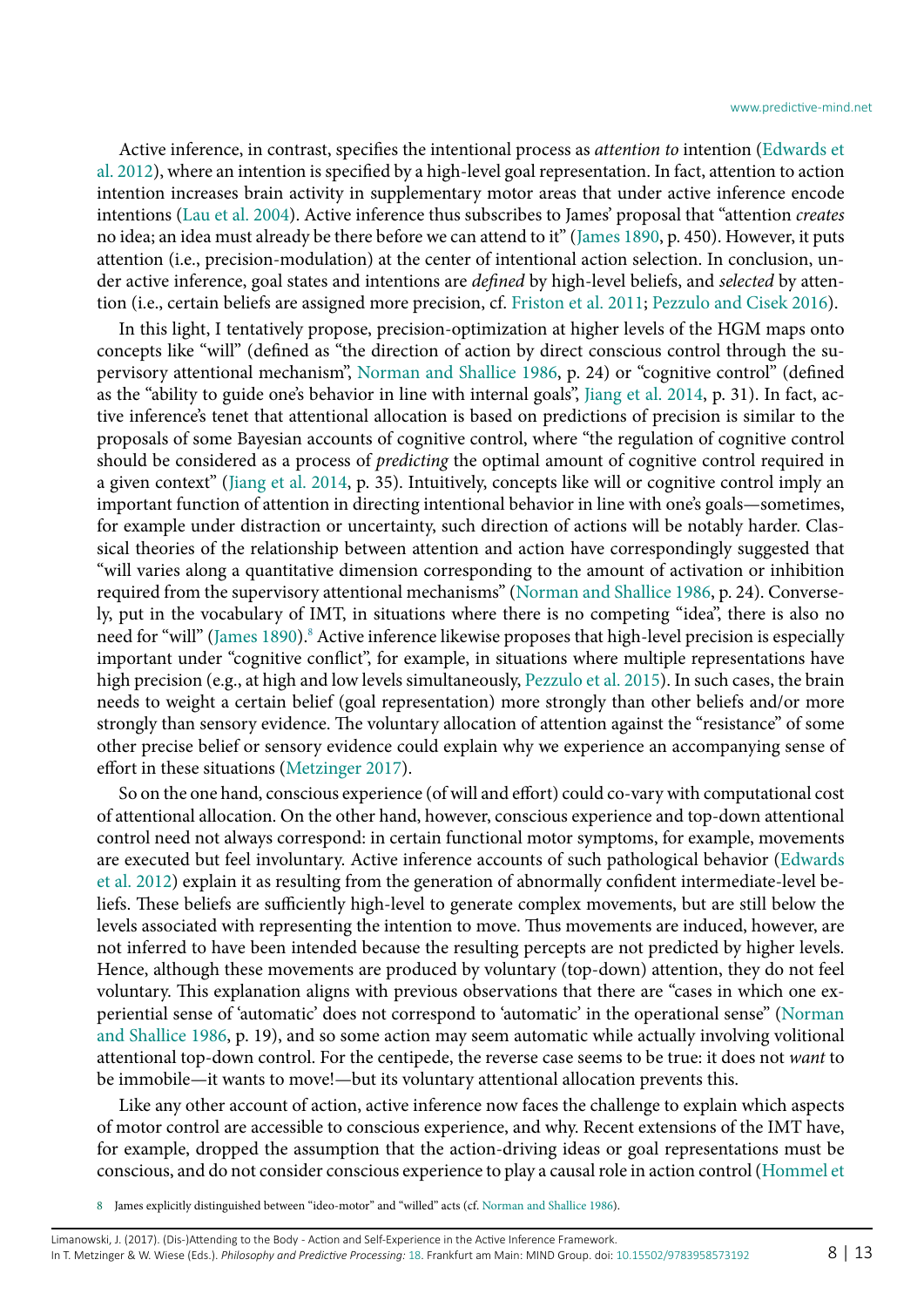[al. 2001;](#page-11-24) [Prinz 1997](#page-12-14)). Their conclusion is that voluntary action may well be possible without conscious experience ([Hommel 2015\)](#page-11-23). Active inference offers a convincing mechanistic theory of attention as precision-optimization during perceptual inference and action. Early accounts linking attention and motor control suggested that "the phenomenology of attention can be understood through a theory of mechanisms" ([Norman and Shallice 1986](#page-12-4), p. 25). However, while attentional modulation as part of active inference very elegantly explains low-level phenomena like sensory attenuation, its extension to higher-level phenomena such as intentional action does not (yet) immediately accommodate the *phenomenology* of attentional allocation in action control. Therefore, some explanatory work remains to be done if active inference is to fully explain all aspects of agentive self-experience: which aspects of volitional behavior are accessible to consciousness, and how does the phenomenology associated with, for example, attentional agency and conscious volition emerge from the proposed brain mechanisms? As one starting point, a valuable contribution, in the form of conceptual guidance, can come from analytical approaches to phenomenal self- and world-modeling.

#### **4 Active Inference and Phenomenal Self-Modeling**

One such candidate complementary account is self-model theory (SMT, [Metzinger 2004](#page-12-17); [Metzinger](#page-12-18) [2009](#page-12-18)). SMT is based on the assumption that the experience of being a self emerges in organisms or systems because they possess an internal model of the world that includes and is centered on the organism itself, which, through identification of the model with its content, experiences phenomenal selfhood ([Blanke and Metzinger 2009\)](#page-11-26). Such a model is therefore called a phenomenal self-model (PSM, [Metzinger 2004](#page-12-17); [Metzinger 2009](#page-12-18)). There are striking commonalities between the assumptions of SMT and active inference [\(Limanowski and Blankenburg 2013](#page-12-19); [Hohwy 2013](#page-11-8); [Metzinger 2014](#page-12-20)). Most notably, SMT suggests a hierarchy of phenomenal self-modeling, ranging from pre-reflective, "minimal" self-representations like a first-person perspective, body self-identification, or spatiotempotal self-location [\(Blanke and Metzinger 2009\)](#page-11-26) to complex cognitive self-representations [\(Metzinger](#page-12-7) [2017](#page-12-7)). Such self-modeling can be well described in terms of active inference, whereby the "self " (in all its cognitive-to-minimal dimensions) is a sophisticated hypothesis about the organism's environment which is generated by the brain's HGM, and which tries to maximize evidence for its own existence ([Limanowski and Blankenburg 2013](#page-12-19)).

The SMT account also proposes an important universal "second-order" function of attention operating on a PSM, but a slightly different one than on the active inference view: the attentional absence or inaccessibility of certain processing stages of self-modeling determines the phenomenal transparency of the respective conscious mental representations $^{\circ}$  and the associated experience of presence or realness ([Metzinger 2004\)](#page-12-17). Thus mental representations are transparent because only their content, and not their vehicle (e.g., the brain processes at earlier stages underlying this representation) is accessed by attentional introspection. However, not all mental representations are fully transparent. Rather, they can become more or less transparent: the more a system in possession of a PSM can attentionally access earlier processing stages, the less transparent (or more opaque) the representation becomes. This means the representation is recognized *as* modeled: as an internal, self-generated and mind-dependent construct, rather than as an invariant property of the world ([Metzinger 2004](#page-12-17); [Metzinger](#page-12-18) [2009](#page-12-18)). Transparency is thus also a "phenomenal signature of epistemic reliability" ([Metzinger 2014](#page-12-20), p. 124; cf. [Seth 2015\)](#page-12-21), i.e., it is a sign of the system's certainty that it has identified something that is real. Conversely, if parts of one's PSM become opaque, this indicates the need to question their realness, and a possible need to revise one's self-model.

Importantly, the SMT thereby assumes a "gradient of realness in the human self-model, with the bodily self being perceived as real and present while the cognitive self-model is experienced as comprised of representations" [\(Metzinger 2014,](#page-12-20) p. 123). So whereas I am (or can be) attentionally aware

<span id="page-8-0"></span>9 This does not apply to unconscious representations; in the following, only conscious representations are referred to.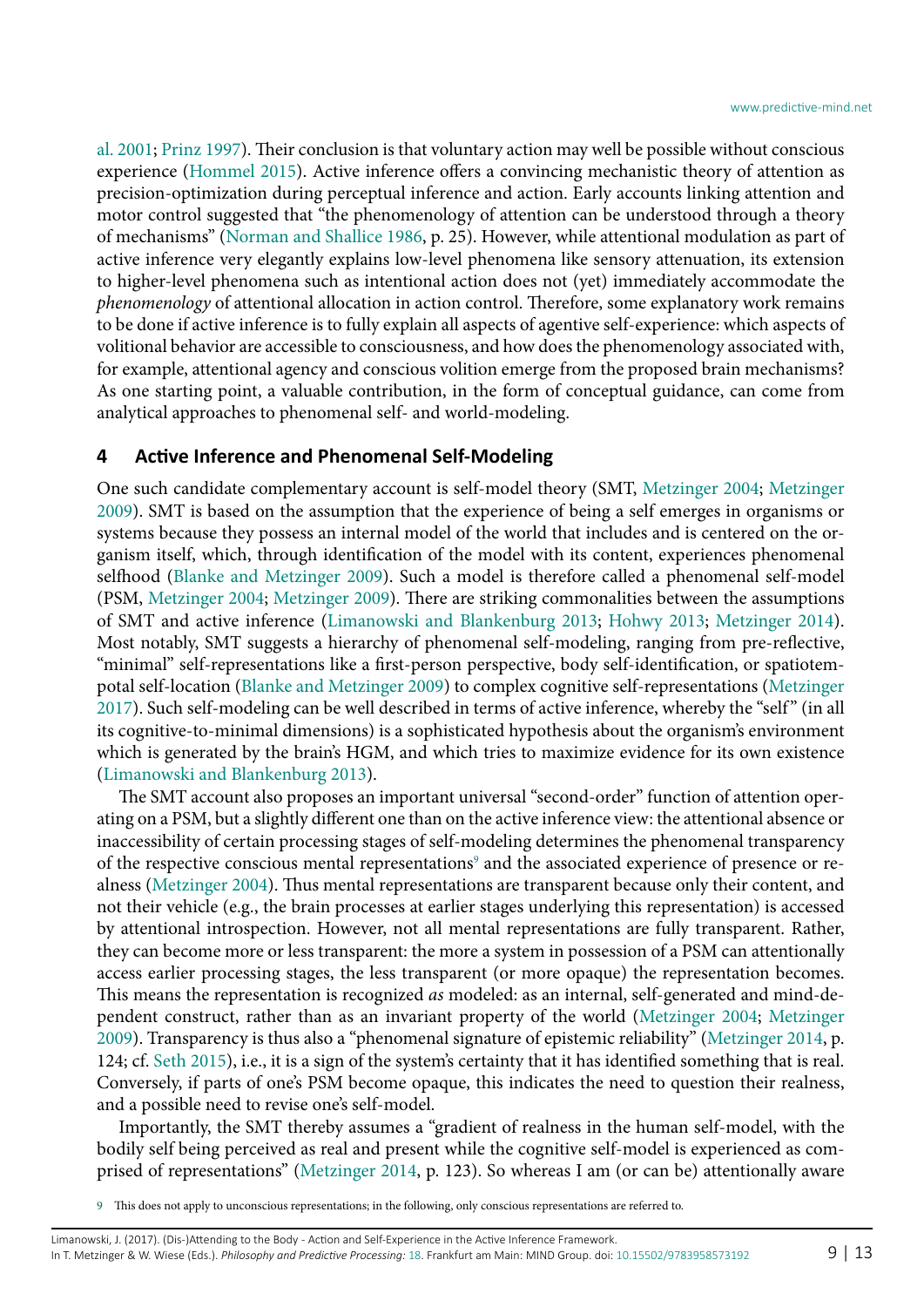that my conception of myself as an industrious person is actually made (up) by my mind, I usually do not conceive of minimal aspects of myself as an embodied self in this way—these representations are in this sense transparent to me. In other words, while I can easily change some cognitive conceptions of myself, changes to pre-reflective representations at lower levels of my PSM like body self-identification are far more difficult to make, and I believe they may have far more severe consequences. Note that although it is certainly possible to update such lower levels of bodily self-representation, as for example one's perceived arm position in the rubber hand illusion, this does not imply that the *realness* of the content of the underlying (still transparent) self-representation is questioned—even in the rubber hand illusion, the assumption of body-self identification holds: I still feel like a normal body with just one, not two right arms [\(Limanowski 2014](#page-12-22); [Hohwy 2013\)](#page-11-8). However, I would speculate that even minimal self-representations, i.e., those aspects of minimal phenomenal selfhood eventually constituting the basic, bodily-founded self-experience [\(Blanke and Metzinger 2009](#page-11-26)) can (partly) lose their transparency. I further think that such a loss of transparency at low levels of the PSM may result in (usually temporary and reversible) pathological experience—in the worst case, I would cease to "be" a self [\(Metzinger 2004](#page-12-17)).

In this way, SMT offers another conception of the detrimental effects of self-directed attention onto the bodily foundations of being a self (a lived body). The SMT view proposes that transparent self-modeling gives us the feeling of "being there" in the world ([Blanke and Metzinger 2009](#page-11-26); [Metzinger](#page-12-17) [2004](#page-12-17); [Seth et al. 2011](#page-12-23); [Limanowski and Blankenburg 2013;](#page-12-19) [Limanowski 2014](#page-12-22)). Hence, speculatively, the phenomenal absence of the body-as-object can in SMT be conceived of as a form of transparence of the representations underlying minimal phenomenal selfhood. Conversely, once I attend to the body, these phenomenal representations may gradually (but will not necessarily<sup>10</sup>) become opaque one could rephrase this in classical phenomenological terms as a partial loss of the body's experiential absence. The result could be a state in which the system experiences a certain representation of the self as opaque, because it recognizes, for example, that the link between itself and this particular physical object that is the body is actually "made up" by itself. Following Metzinger's theory, the phenomenological prediction for such states is an experience of "de-identification" as occurring, for example, in depersonalization disorder [\(Metzinger 2004](#page-12-17); [Metzinger 2009\)](#page-12-18). A similar experience is also tentatively suggested by the phenomenological description of schizophrenic hyperreflexivity as an abnormal "reification" of the embodied self by self-directed attention, whereby "the transparency of the bodily medium gets lost" ([Fuchs 2010,](#page-11-1) p. 242). Under such lost transparency of the lived body, "aspects of oneself are experienced as akin to external objects" ([Sass and Parnas 2003,](#page-12-24) p. 427). Perhaps one could say that under pathological self-directed attention the body becomes more present and "real" as a physical object, just as pain becomes more present when attended to. Less dramatically, this could apply to cases of attention to movement execution, where transparent, or perhaps even unconscious representations become conscious and (partly) opaque due to endogenous attention, which interferes with normal, fluent performance.

However, what SMT can most notably contribute to active inference is an analysis of the phenomenology accompanying various levels of action control. For instance, the transparency gradient assumed in the PSM may help us understand why some of active inference's proposed attentional modulations are very intuitive (e.g. it is very intuitive that attending to the action goal is necessary to act; goal representations are high-level, and may even be opaque, cf. [Gallese and Metzinger 2003](#page-11-27)), whereas others are not so easy to grasp (e.g. low-level sensory attenuation: do I really volitionally ignore my body during movement initiation?). This could also help explaining why, although attentional modulation is functionally the same across various levels of the HGM, there is *phenomenologically* a substantial difference between whether I attend to the external world or to my bodily self [\(Metzinger](#page-12-7)

<span id="page-9-0"></span><sup>10</sup> Of course, SMT also entails the classical notion of attention as sharpening the representation of what is currently relevant; attending to a sensation can potentially increase transparency and also the "realness" of the resulting percept. However, in this case attention is directed to the content of the representation, not to the fact *that* the sensation is the content of a representation implemented in the brain ([Metzinger 2004\)](#page-12-17).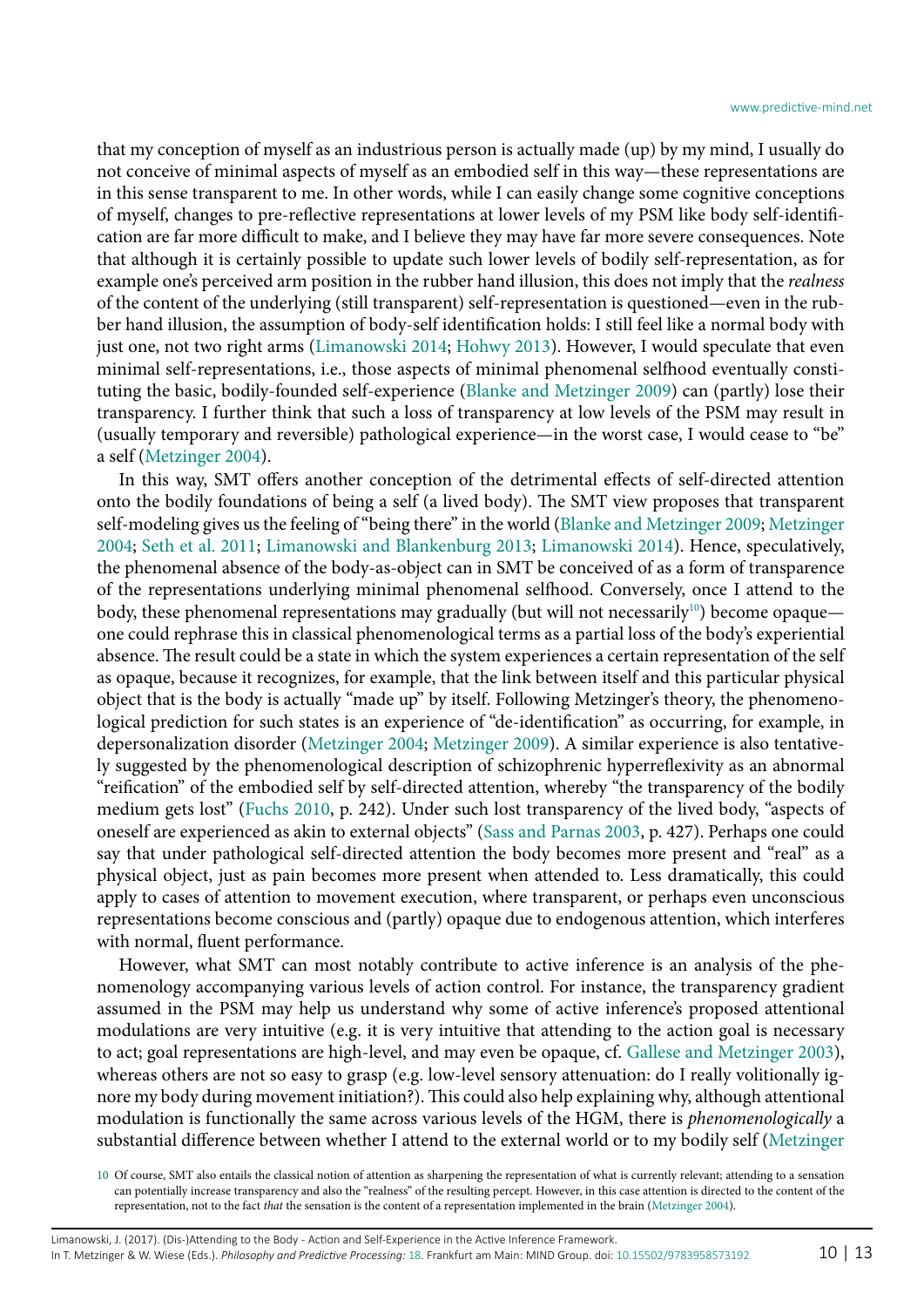[2017](#page-12-7)). SMT likewise tells us why agents act as if there are desirable goals in the world where there are really just goal representations in the agent's HGM: via transparent phenomenal modeling, the agent arrives at the conclusion "that goals, actions, and intending selves actually belong to the basic constituents of the world that it is internally modeling" ([Gallese and Metzinger 2003,](#page-11-27) p. 366; however, certain goal representations can also be opaque). Recall that according to active inference, the self-other agency distinction relies on a contextual manipulation of the influence of complex higher-level beliefs on visual and proprioceptive modalities. By assuming that such high-level representations as well as the representation of the attentional allocation process itself may be transparent, SMT provides an explanation of why a system operating via hierarchical inference *experiences* itself as an agent—or conversely, why it experiences another agent as the cause of its current sensory data. Thus conscious volition emerges when an agent integrates a goal representation as an object within a "model of the phenomenal intentionality relation", a representation of an asymmetric subject-object relationship, i.e., of "a system being *directed* at a goal state" ([Metzinger 2017](#page-12-7); [Gallese and Metzinger 2003](#page-11-27); [Metzinger](#page-12-17) [2004](#page-12-17)). Attentional agency, on the other hand, is a fully transparent representation "of the process of selecting the object component for attention" ([Gallese and Metzinger 2003,](#page-11-27) p. 374); it is the experience that results from identification of the agent as a whole with a particular self-representation as an "epistemic agent" [\(Metzinger 2017\)](#page-12-7).

In sum, SMT accommodates many overlaps between the active inference framework and phenomenological analysis of bodily self-experience, and with its conceptualization of phenomenal transparency versus opacity of conscious mental representations offers a compelling complement. Therefore SMT also opens up alternative ways of addressing some open questions within the active inference framework. Active inference, conversely, offers a neurobiologically plausible implementation of hierarchical self- and world-modeling, including specific testable hypotheses about recurrent message-passing and precision-modulation in the brain. Phenomenological questions have already been addressed using this approach, for example, explaining the loss of a sense of presence due to imprecise interoceptive prediction errors ([Seth et al. 2011](#page-12-23); [Seth 2013](#page-12-25); see also [Limanowski 2014](#page-12-22); [Liang](#page-12-2) [2015](#page-12-2) for related discussions of phenomenological implications of experimental paradigms that rely on the direction of attention to specific features of the bodily self). A joint effort of active inference and SMT could be extremely useful in understanding how and why certain aspects of volitional action are conscious, and in the long run, understanding the embodied agentive self-experience in general.

#### **5 Conclusion**

Most of us will have experienced beneficial and detrimental effects of attention to action to some degree. Not surprisingly, the role of attentional modulation in action control—more generally, in the experience of being an embodied agent in the world—has attracted the interest of philosophers, phenomenologists, psychologists, and neuroscientists alike. This interest has resulted in many hypotheses being proposed, but has also opened up many questions. Active inference, as implemented in the brain via predictive coding, offers a very elegant mechanistic- and implementational-level explanation of adaptive behavior—ultimately, as the result of a system trying to maintain its states within unsurprising boundaries. Active inference describes what happens in the brain of the centipede when it, despite wanting to move, cannot, due to increased attention to sensory prediction errors that preclude fluent movement generation. Thereby active inference proposes attention as a mechanism that balances between the relative impact of prior beliefs and current sensory evidence on inference, thus explaining a range of empirical and phenomenological observations of both normal and pathological behavior. This explanation acknowledges the fundamental role of the body for being an agent in the world, while also emphasizing the body as being part of the to-be-predicted environment. This is very much in line with classical phenomenology's interpretation of the experiential absence of the body-as-object in the subjectively lived body-environment. The extension of the active inference account to higher levels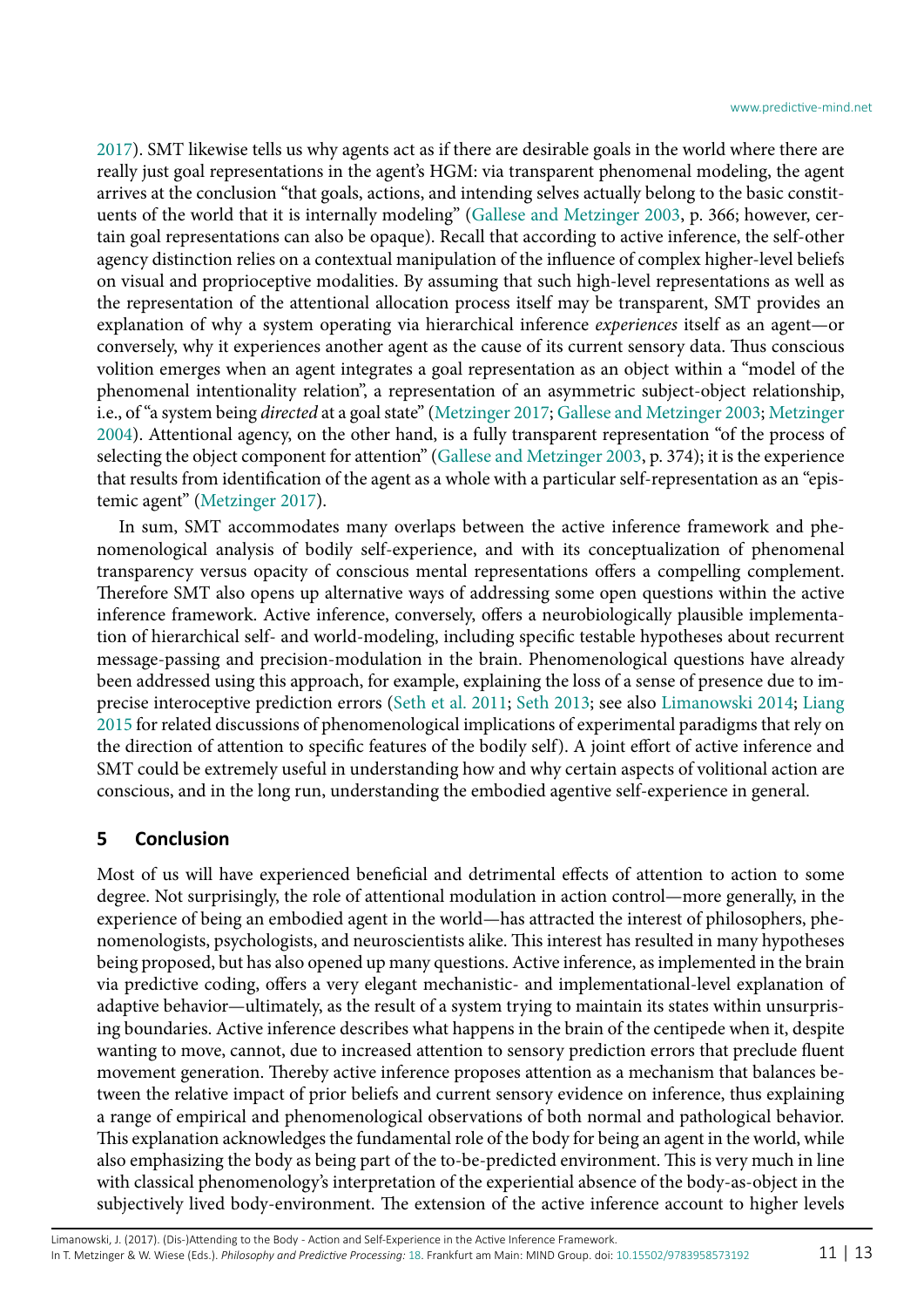of action control, however, leaves open some questions about the accompanying agentive self-experience, i.e., the phenomenology of, for instance, volition or attentional agency. Here, a joint application of active inference-based views and analytical accounts of phenomenal self- and world-modeling can lead to conceptual refinement and a correspondingly enhanced understanding of the predictive nature of action and self-experience.

## **References**

- <span id="page-11-11"></span>Adams, R. A., Shipp, S. & Friston, K. J. (2013). Predictions not commands: Active inference in the motor system. *Brain Structure and Function, 218* (3), 611–643.
- <span id="page-11-13"></span>Auksztulewicz, R. & Friston, K. (2016). Repetition suppression and its contextual determinants in predictive coding. *Cortex, 80*, 125–140.
- <span id="page-11-19"></span>Blakemore, S.-J., Wolpert, D. M. & Frith, C. D. (1998). Central cancellation of self-produced tickle sensation. *Nature Neuroscience, 1* (7), 635–640.
- <span id="page-11-26"></span>Blanke, O. & Metzinger, T. (2009). Full-body illusions and minimal phenomenal selfhood. *Trends in Cognitive Sciences, 13* (1), 7–13.
- <span id="page-11-5"></span>Brown, H., Adams, R. A., Parees, I., Edwards, M. & Friston, K. (2013). Active inference, sensory attenuation and illusions. *Cognitive Processing, 14* (4), 411–427.
- <span id="page-11-4"></span>Clark, A. (2015). *Surfing uncertainty: Prediction, action, and the embodied mind.* New York: Oxford University Press.
- <span id="page-11-2"></span>Diedrichsen, J. & Kornysheva, K. (2015). Motor skill learning between selection and execution. *Trends in Cognitive Sciences, 19* (4), 227–233.
- <span id="page-11-14"></span>Edwards, M. J., Adams, R. A., Brown, H., Pareés, I. & Friston, K. J. (2012). A Bayesian account of 'hysteria'. *Brain, 135* (11), 3495–3512.
- <span id="page-11-12"></span>Feldman, H. & Friston, K. (2010). Attention, uncertainty, and free-energy. *Frontiers in Human Neuroscience, 4*, 215.
- <span id="page-11-7"></span>Friston, K. (2010). The free-energy principle: A unified brain theory? *Nature Reviews Neuroscience, 11* (2), 127– 138.
- <span id="page-11-18"></span> $-(2011)$ . What is optimal about motor control? Neu*ron, 72* (3), 488–498.
- <span id="page-11-20"></span>Friston, K. & Frith, C. (2015). A duet for one. *Consciousness and Cognition, 36*, 390–405.
- <span id="page-11-6"></span>Friston, K. J., Daunizeau, J. & Kiebel, S. J. (2009). Reinforcement learning or active inference? *PloS One, 4* (7), e6421.
- <span id="page-11-9"></span>Friston, K. J., Daunizeau, J., Kilner, J. & Kiebel, S. J. (2010). Action and behavior: A free-energy formulation. *Biological Cybernetics, 102* (3), 227–260.
- <span id="page-11-15"></span>Friston, K., Mattout, J. & Kilner, J. (2011). Action understanding and active inference. *Biological Cybernetics, 104* (1-2), 137–160.
- <span id="page-11-10"></span>Friston, K. J., Shiner, T., FitzGerald, T., Galea, J. M., Adams, R., Brown, H., Dolan, R. J., Moran, R., Stephan, K. E. & Bestmann, S. (2012a). Dopamine, affordance and active inference. *PLoS Comput Biol, 8* (1), e1002327.
- <span id="page-11-16"></span>Friston, K., Samothrakis, S. & Montague, R. (2012b). Active inference and agency: Optimal control without cost functions. *Biological Cybernetics, 106* (8-9), 523–541.
- <span id="page-11-22"></span>Friston, K., Schwartenbeck, P., FitzGerald, T., Moutoussis, M., Behrens, T. & Dolan, R. J. (2013). The anatomy of choice: Active inference and agency. *Frontiers in Human Neuroscience, 7*.
- <span id="page-11-1"></span>Fuchs, T. (2010). The psychopathology of hyperreflexivity. *The Journal of Speculative Philosophy, 24* (3), 239–255.
- <span id="page-11-0"></span>Gallagher, S. (1986). Lived body and environment. *Research in Phenomenology, 16*, 139-170.
- <span id="page-11-27"></span>Gallese, V. & Metzinger, T. (2003). Motor ontology: The representational reality of goals, actions and selves. *Philosophical Psychology, 16* (3), 365–388.
- <span id="page-11-21"></span>Hohwy, J. (2007). The sense of self in the phenomenology of agency and perception. *Psyche, 13* (1), 1–20.
- <span id="page-11-3"></span> $-(2012)$ . Attention and conscious perception in the hypothesis testing brain. *Frontiers in Psychology, 3*.
- <span id="page-11-8"></span>*———*(2013). *The predictive mind.* New York: Oxford University Press.
- <span id="page-11-23"></span>Hommel, B. (2015). The sense of agency. In P. Haggard & B. Eitam (Eds.) (pp. 307-326). New York: Oxford University Press.
- <span id="page-11-24"></span>Hommel, B., Müsseler, J., Aschersleben, G. & Prinz, W. (2001). The theory of event coding (TEC): A framework for perception and action planning. *Behavioral and Brain Sciences, 24* (05), 910–926.
- <span id="page-11-17"></span>James, W. (1890). *The principles of psychology.* New York: Holt.
- <span id="page-11-25"></span>Jiang, J., Heller, K. & Egner, T. (2014). Bayesian modeling of flexible cognitive control. *Neuroscience & Biobehavioral Reviews, 46*, 30–43.